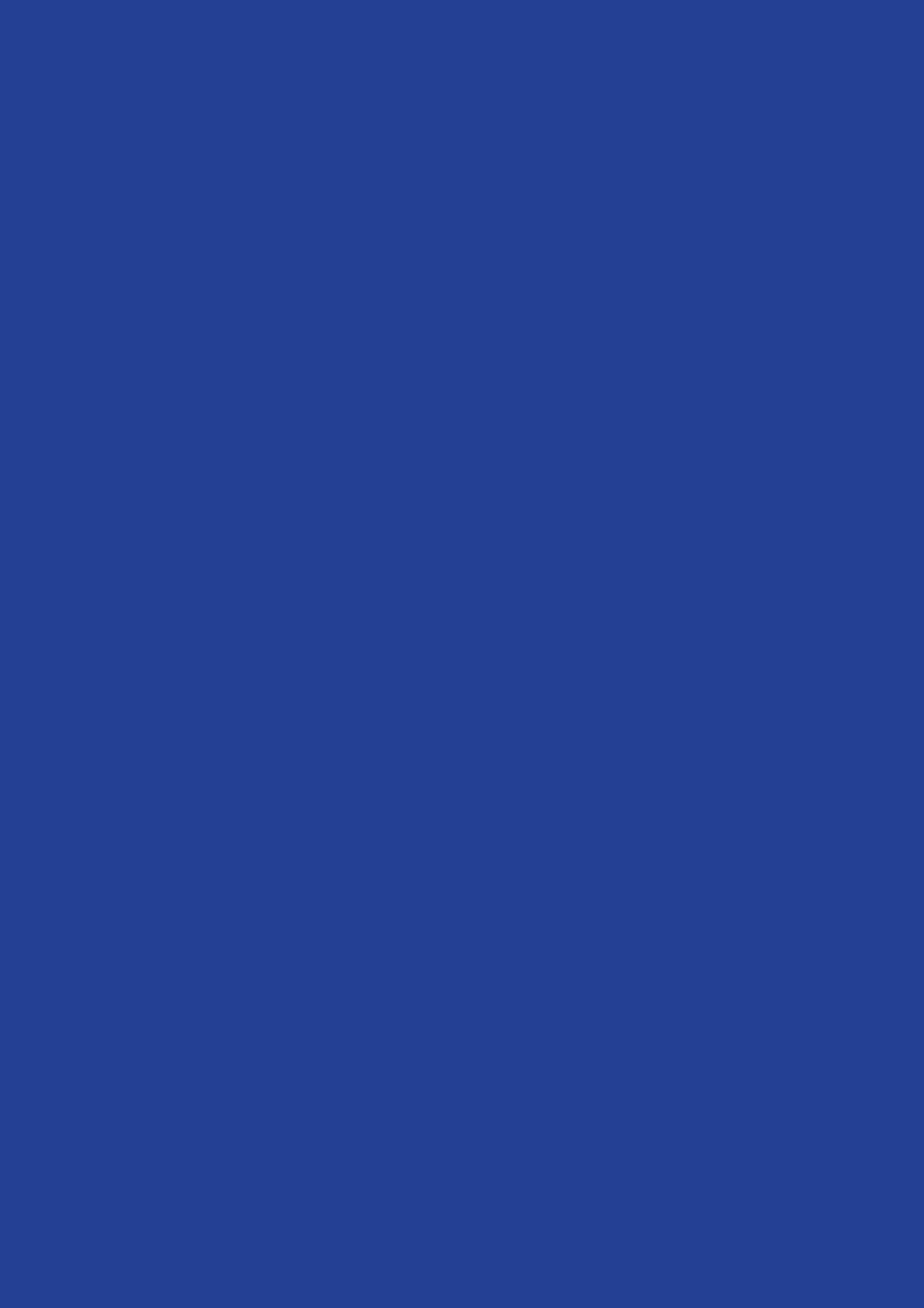## Key figures

|                                                   | 30-06-03 | $31 - 12 - 02$         | 30-06-02 | $31 - 12 - 01$         | 30-06-01   |
|---------------------------------------------------|----------|------------------------|----------|------------------------|------------|
| <b>Volume of services</b> (in EUR millions)       |          |                        |          |                        |            |
| <b>Total assets</b>                               | 402,367  | 374,720                | 377,149  | 363,679                | 377,816    |
|                                                   |          |                        |          |                        | 190,685    |
| Private sector lending                            | 221,688  | 212,323                | 202,105  | 197,262                |            |
| <b>Funds entrusted</b>                            | 180,878  | 171,632                | 166,326  | 172,174                | 165,452    |
| Assets managed <sup>1)</sup>                      | 175,100  | 168,000                | 170,900  | 194,400                | 195,200    |
| Premium income, insurance                         |          |                        |          |                        |            |
| (half-year figures)                               | 2,357    | 1,770                  | 1,890    | 1,714                  | 2,212      |
| Financial position and solvency (in EUR millions) |          |                        |          |                        |            |
| <b>Reserves</b>                                   | 15,469   | 14,911                 | 13,245   | 13,030 <sup>2</sup>    | 13,269     |
| <b>Tier I capital</b>                             | 17,755   | 17,071                 | 15,344   | 15,092 2)              | 15,185     |
| Tier I + Tier II capital                          | 18,076   | 17,414                 | 15,739   | $15,542^{2}$           | 15,557     |
| Total risk-adjusted capital                       | 174,977  | 165,843                | 152,700  | 152,812                | 151,852    |
| Solvency requirement                              | 13,998   | 13,268                 | 12,216   | 12,225                 | 12,148     |
| <b>Tier 1 ratio</b>                               | 10.2     | 10.3                   | 10.0     | 9.92                   | 10.0       |
| <b>BIS ratio</b>                                  | 10.3     | 10.5                   | 10.3     | 10.2 <sup>2</sup>      | 10.2       |
|                                                   |          |                        |          |                        |            |
|                                                   |          | First half Second half |          | First half Second half | First half |
| <b>Profit and loss account</b> (in EUR millions)  | 2003     | 2002                   | 2002     | 2001                   | 2001       |
| <b>Interest</b>                                   | 2,952    | 2,649                  | 2,742    | 2,580                  | 2,502      |
| Commission and other income                       | 1,541    | 1,553                  | 1,620    | 1,735                  | 1,617      |
| <b>Total income</b>                               | 4,493    | 4,202                  | 4,362    | 4,315                  | 4,119      |
| <b>Operating expenses</b>                         | 2,920    | 2,940                  | 2,899    | 3,075                  | 2,890      |
| Value adjustments to receivables                  | 275      | 237                    | 263      | 280                    | 200        |
| Value adjustments to financial fixed assets       | 69       | 225                    | 27       | 65                     | (6)        |
| Operating profit before taxation                  | 1,229    | 800                    | 1,173    | 895                    | 1,035      |
| Tax on operating profit                           | 356      | 154                    | 360      | 258                    | 274        |
| Third-party interests                             | 125      | 91                     | 118      | 102                    | 90         |
| Net profit                                        | 748      | 555                    | 695      | 535                    | 671        |
|                                                   |          |                        |          |                        |            |
| <b>Efficiency ratio</b>                           | 65.0%    | 70.0%                  | 66.5%    | 71.3%                  | 70.2%      |
| Other data                                        | 30-06-03 | $31 - 12 - 02$         | 30-06-02 | 31-12-01               | 30-06-01   |
| <b>Local Rabobanks</b>                            | 341      | 349                    | 361      | 369                    | 386        |
| Offices:                                          |          |                        |          |                        |            |
| - branches                                        | 1,445    | 1,516                  | 1,513    | 1,648                  | 1,674      |
| - agencies                                        | 384      | 402                    | 413      | 455                    | 492        |
| <b>Cash dispensing machines</b>                   | 3,010    | 2,979                  | 2,943    | 2,889                  | 2,781      |
| Foreign offices                                   | 194      | 193                    | 137      | 137                    | 140        |
| <b>Employees:</b>                                 |          |                        |          |                        |            |
| total number                                      | 57,548   | 58,096                 | 58,259   | 58,120                 | 57,017     |
| - full-time equivalents                           | 51,238   | 51,867                 | 52,186   | 52,173                 | 51,343     |
| Members (x 1,000)                                 | 1,241    | 1,108                  | 947      | 825                    | 700        |

General: due to consolidation effects, the figures relating to Group entities will not always correspond to Rabobank Group totals. Changes in terms of percentages can vary as a result of rounding.

1)

Owing to a change in definition, the figure for assets managed does not correspond to amounts published earlier.

#### 2)

The effect of the change in accounting policy for pensions as of 1 January 2002 is included in the computation of reserves and of the Tier I and BIS ratios as at 31 December 2001.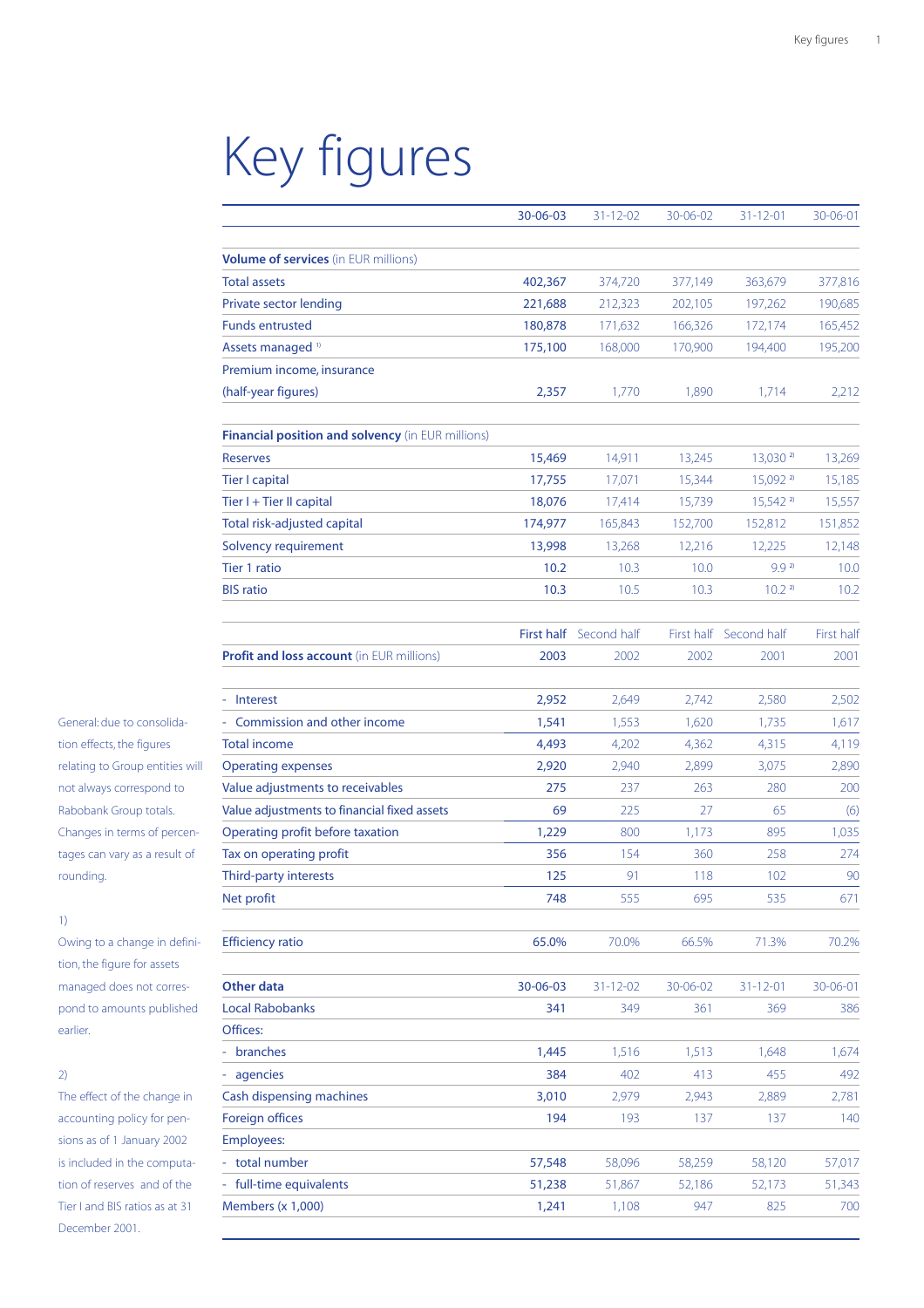# Review of operations

Rabobank Group achieved a nice result for the first half of 2003. Despite difficult market conditions, net profit rose by 8% to EUR 748 million.

#### Report by the Chairman of the Executive Board

#### **Satisfactory**

'Rabobank Group achieved a nice result for the first half of 2003, something we can be extremely satisfied with. We realised an increase in income under difficult market conditions. We also kept costs under control, which creates confidence for the future in which we will continue a tight control of costs.'

#### Outlook for 2003

'In the current uncertain economic conditions, it is difficult to make a firm statement about the expected profit for the whole of 2003. Nevertheless we expect a clear increase in operating profit. Given current stock market levels, and barring unforeseen circumstances, we also expect a clear growth in net profit.'

#### Banking

#### Lending

Private sector lending grew by 4% during the first six months of the year to EUR 222 billion, exceeding the increase of 2% for the first half of 2002. The increased lending was largely to the private sector. Private clients borrowed 7% more during the first half of the year, compared with 5% in the first half of 2002. Lending to the agricultural sector increased fractionally by 1%. Lending to the trade, industry and service sector grew by 3%.

#### Funds entrusted

Funds entrusted were up 5% in the first half of the year to EUR 181 billion, of which EUR 69 billion was in the form of savings. Savings grew relatively strongly by 4%, partly because of low consumer confidence and the weak stock market climate.

#### Mortgage market

Rabobank Group remains the clear market leader for private mortgage lending. The market share at 30 June 2003 was 25%, with local banks accounting for 21% and Obvion for 4%.

#### Retail banking

Retail banking's result improved in the first half of the year. We held costs steady, partly thanks to the efficiency programmes implemented earlier, which resulted in further staff reductions. The number of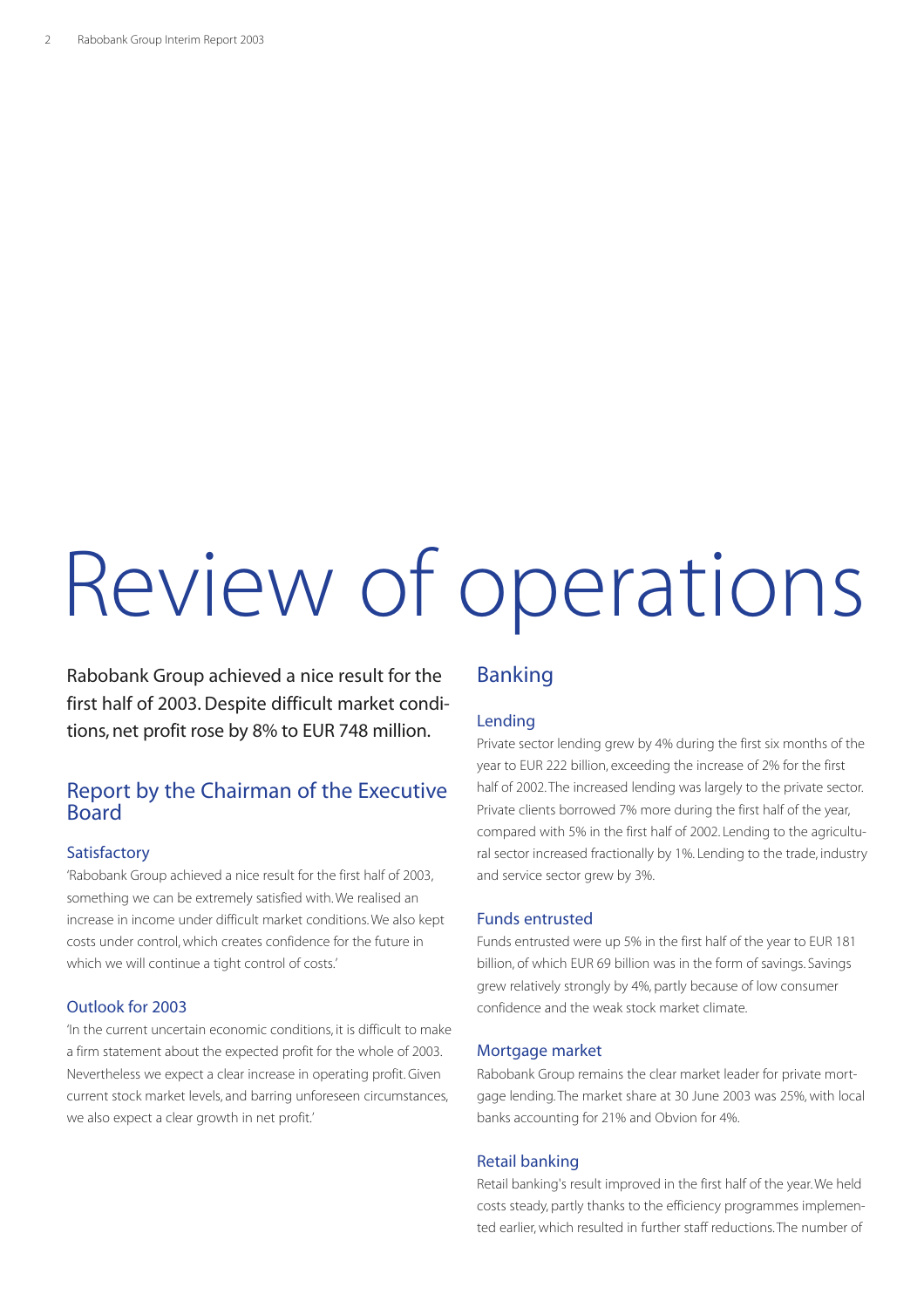FTEs fell by 1,027 in the first half year to 30,643. Income climbed by 4%, which is excellent given the adverse market conditions.

Travel sales are no longer considered part of Rabobank Group's core business. It was announced at the beginning of July 2003 that a large number of the travel agencies would be sold to Globe Reisburogroep.

#### Wholesale banking

Wholesale banking, comprising Rabobank International (including foreign retail banks), Group Treasury and Corporate Clients, achieved a limited increase in profit.

To finance ordinary activities, Group Treasury issued a significant amount in new debt securities in the first half of the year. Bonds and notes increased in amount by EUR 5 billion to EUR 39 billion, and certificates of deposits by EUR 10 billion to EUR 34 billion.

Rabobank Group received acclaim in the news as Het Financieele Dagblad and Vallstein's choice for Bank of the Year 2003. Receipt of the title was thanks to the high standard of banking services provided to the bank's large corporate clients. It confirms the success of the intensive collaboration between the sector and regional teams of Corporate Clients and the local Rabobanks.

#### **Acquisition of FGH Bank announced**

The intended acquisition of FGH Bank was announced in July 2003. FGH, a subsidiary of the German HypoVereinsbank, specialises in commercial real estate financing. Its activities fit in well with those of the local banks, Rabo Vastgoed and De Lage Landen Vastgoedfinanciering.

#### Investing

#### **Orders**

The number of securities and option orders processed by local banks increased in the first half of 2003 by 4% to 877 (844) thousand. By contrast, the number of orders processed for investments in the banks own funds dropped by 20%. The shift from advice orders to orders placed through direct channels continued unabated in 2003. The orders processed over the internet reached 48% compared with 40% in 2002. The number of orders through advisers at local banks fell to 34 (40)% and through Rabo Orderlijn to 18 (19)%. Alex, which focuses on the active internet investor, processed 38% more transactions in the first half year. The total number of Alex transactions was 1 million, with 47% related to options.

#### Assets managed

The volume of assets managed by Rabobank Group rose 4% during

the past half year to EUR 175 (168) billion. This includes assets that Interpolis manages for third-party pension funds. Total assets managed breaks down as EUR 123 (117) billion from clients and EUR 52 (51) billion from the Group's investment portfolio.

#### Fewer investment funds

Robeco announced it would be terminating a large number of its investment funds with the objective of making its fund offering more transparent and reducing its expenses.

#### Staff cuts at Robeco and Effectenbank Stroeve

In response to the disappointing results from asset management activities, Robeco and Effectenbank Stroeve have decided to reduce their staff by some 10% in 2003. This will definitely entail some compulsory redundancies.

#### **Alex acquisition completed**

The acquisition of the internet broker Alex announced in 2002 was completed in March 2003, making Rabobank the market leader for online banking. This also assists the bank's ambition to become the market leader for retail investing. It is expected that Alex will start contributing to profit before the end of the year.

#### **Insurance**

#### Premium income up 25%

In the first half of the year, Interpolis realised premium income of EUR 2,357 (1,890) million. This represents an increase of 25% on the same period of 2002. The increase is mainly due to the successful activities concerning single premium contracts and immediate annuities. The life insurance premium income rose 31% to EUR 1,637 (1,246) million. Non-life business also performed well in terms of premium income. The growing number of All-in-One Policies and Business Compact Policies and the higher average number of categories insured raised non-life premium income by 12% to EUR 720 (644) million.

#### Income from services up 17%

Income from pensions, industrial health and safety, and return-towork services increased by 17% to EUR 136 (116) million.

#### Leasing

De Lage Landen's services grew by only 4% in the first half of the year. The weaker US dollar meant that the lending portfolio was only able to grow by EUR 0.5 billion to EUR 11.5 billion. At 30 June 2003, 25% of services originated from the Netherlands, 30% from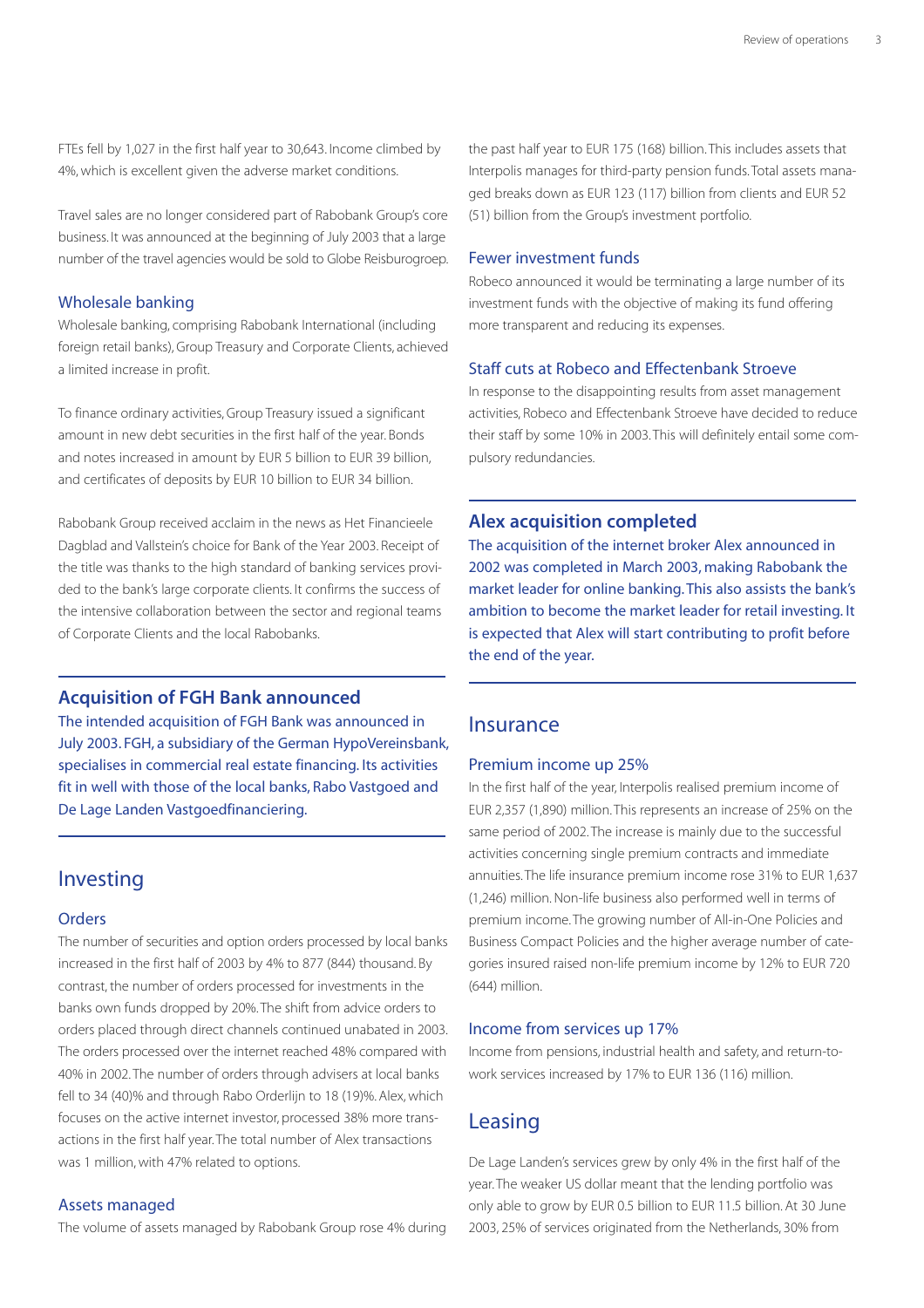the rest of Europe and 45% from other countries, mainly in North America and South America.

#### Client services

Rabobank Group expanded its services further in the first half year, for example by launching Generatiehypotheek, a mortgage product to help first-time buyers, assisted by their parents, to realise their dreams of home ownership. We also began streamlining our securities services to tailor them more clearly to the individual needs of our 650,000 private investor clients. For clients who invest actively, the service has been expanded with the internet broker Alex. In addition, we initiated a special pilot project to test a speaking Chipknip (electronic purse) loading point for the blind and visually impaired.

The average take-up of retail banking services by adults increased slightly during the first six months of the year from 2.48 to 2.51. For corporate clients, too, the average take-up increased, in their case from 3.05 to 3.06. The take-up by members of local Rabobanks is significantly higher, being 3.60 at the end of June 2003.

At 30 June 2003, 1,241,000 clients were members of a local Rabobank, which exceeds the target of 1.2 million by year-end 2003.

#### Staff developments

The number of FTEs at Rabobank Group shrank by 629 in the first half year to 51,238. For the subsidiaries and foreign activities of Rabobank Nederland, acquisitions led to an increase in FTEs.

#### Financial services performance

|                                                  |                   | Amount        | Change                 |
|--------------------------------------------------|-------------------|---------------|------------------------|
| <b>Banking</b>                                   |                   |               |                        |
| Private sector lending                           | <b>EUR</b>        | 222 billion   | $+4\%$ <sup>1)</sup>   |
| <b>Funds entrusted</b>                           | <b>EUR</b>        | 181 billion   | $+5%$ <sup>1)</sup>    |
| <b>Investing</b>                                 |                   |               |                        |
| Assets managed <sup>3)</sup>                     | <b>EUR</b>        | 175 billion   | $+4\%$ <sup>1)</sup>   |
| Securities and option orders through local banks |                   | 877,000       | $+4\%$ <sup>2)</sup>   |
| <b>Insurance</b>                                 |                   |               |                        |
| Premium income                                   | EUR 2,357 million |               | $+25\%$ <sup>2)</sup>  |
| - Life                                           | <b>EUR</b>        | 1,637 million | $+31\%$ <sup>2)</sup>  |
| - Non-life                                       | <b>EUR</b>        | 720 million   | $+ 12\%$ <sup>2)</sup> |
| Service income                                   | <b>EUR</b>        | 136 million   | $+17\%$ <sup>2)</sup>  |
| <b>Leasing</b>                                   |                   |               |                        |
| Lending portfolio                                | <b>EUR</b>        | 11.5 billion  | $+4\%$ <sup>1)</sup>   |

1) As a percentage of figure at year-end 2002

2) As a percentage of figure for the first half of 2002

3) Owing to a change in definition, the figure for assets managed does not correspond to the amounts published earlier.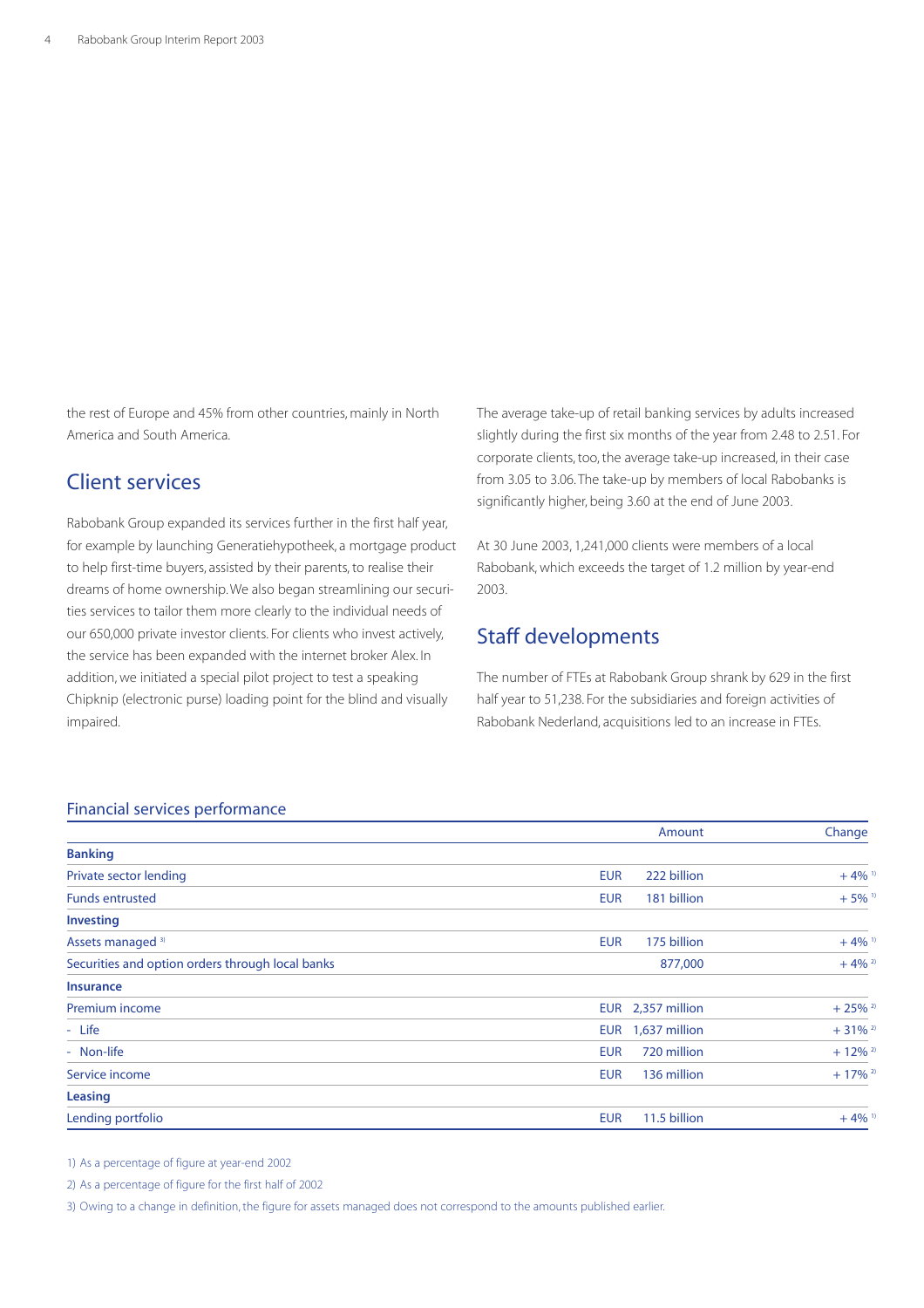For retail banking and the domestic activities of Rabobank Nederland, the number of FTEs decreased through efficiency improvements. The growing role played by virtual channels in providing services of all types also contributed to this fall.

Following the national trend, absenteeism due to sickness fell by 0.7% to 4.4% compared with the same period of 2002. This decrease is mainly the result of actively applying the provisions of the Eligibility for Permanent Invalidity Benefit (Restrictions) Act (Wet verbetering poortwachter).

The negotiations on the Rabobank collective labour agreement concluded in June 2003 resulted in an agreement that employees would pay contributions for their pensions. This applies to employees commencing employment as from 1 January 2004. Existing employees have been granted a transition period of 10 years, meaning that they will start paying pension contributions as from 2014.

#### Financial performance

#### Income up 3%

Rabobank Group's income in the first half of the year was up 3% at EUR 4,493 (4,362) million.The increase is almost entirely due to higher net interest income, which rose by 8% to EUR 2,952 (2,742) million.

#### Operating expenses up 1%

Operating expenses increased by 1% to EUR 2,920 (2,899) million. Staff costs fell by 2%. Other administrative expenses were up 7%.

#### Operating profit up 7%

Operating profit climbed by 7% to EUR 1,573 (1,463) million. Apart from Other activities, all the business units recorded an increase in profit. Retail banking's profit grew by 16%. The profits on asset management activities and insurance increased by 57% and 20% respectively. Wholesale banking achieved limited growth in profit of 4%. The profit on leasing was up 16%.

#### Efficiency ratio

The efficiency ratio improved from 66.5% to 65.0%. This ratio expresses the relationship between operating expenses and total income.

#### Net profit up 8%

Net profit for the first half of 2003 was EUR 748 (695) million, which represents an increase of 8% on the same period of 2002.

#### Financial objectives

Rabobank Group aims at realising customer value, with financial stability and employee value as preconditions. To ensure this financial stability, Rabobank Group has formulated three long-term and three short-term financial objectives. For the long term, they are net profit growth of 12%, a return on equity of 10% and a Tier I ratio of 10. Owing to the weak economic conditions, the short-term objectives are currently different. These are net profit growth of 8%, a return on equity of 8% and a Tier I ratio of 10. Rabobank Group met all three short-term objectives for the first half of 2003: the return on equity was 10%, net profit growth was 8% and the Tier 1 ratio was 10.2.

#### Financial performance

|                           |            | Amount            | Change                |
|---------------------------|------------|-------------------|-----------------------|
| Income                    |            | EUR 4,493 million | $+3\%$ <sup>2)</sup>  |
| <b>Operating expenses</b> |            | EUR 2,920 million | $+ 1\%$ <sup>2)</sup> |
| <b>Efficiency ratio</b>   |            | 65.0%             |                       |
| Net profit                | <b>EUR</b> | 748 million       | $+8\%$ <sup>2)</sup>  |
| <b>Total assets</b>       | <b>EUR</b> | 402 billion       | $+7\%$ <sup>1)</sup>  |
| <b>BIS ratio</b>          |            | 10.3              |                       |
| Tier 1 ratio              |            | 10.2              |                       |

1) As a percentage of figure at year-end 2002

2) As a percentage of figure for the first half of 2002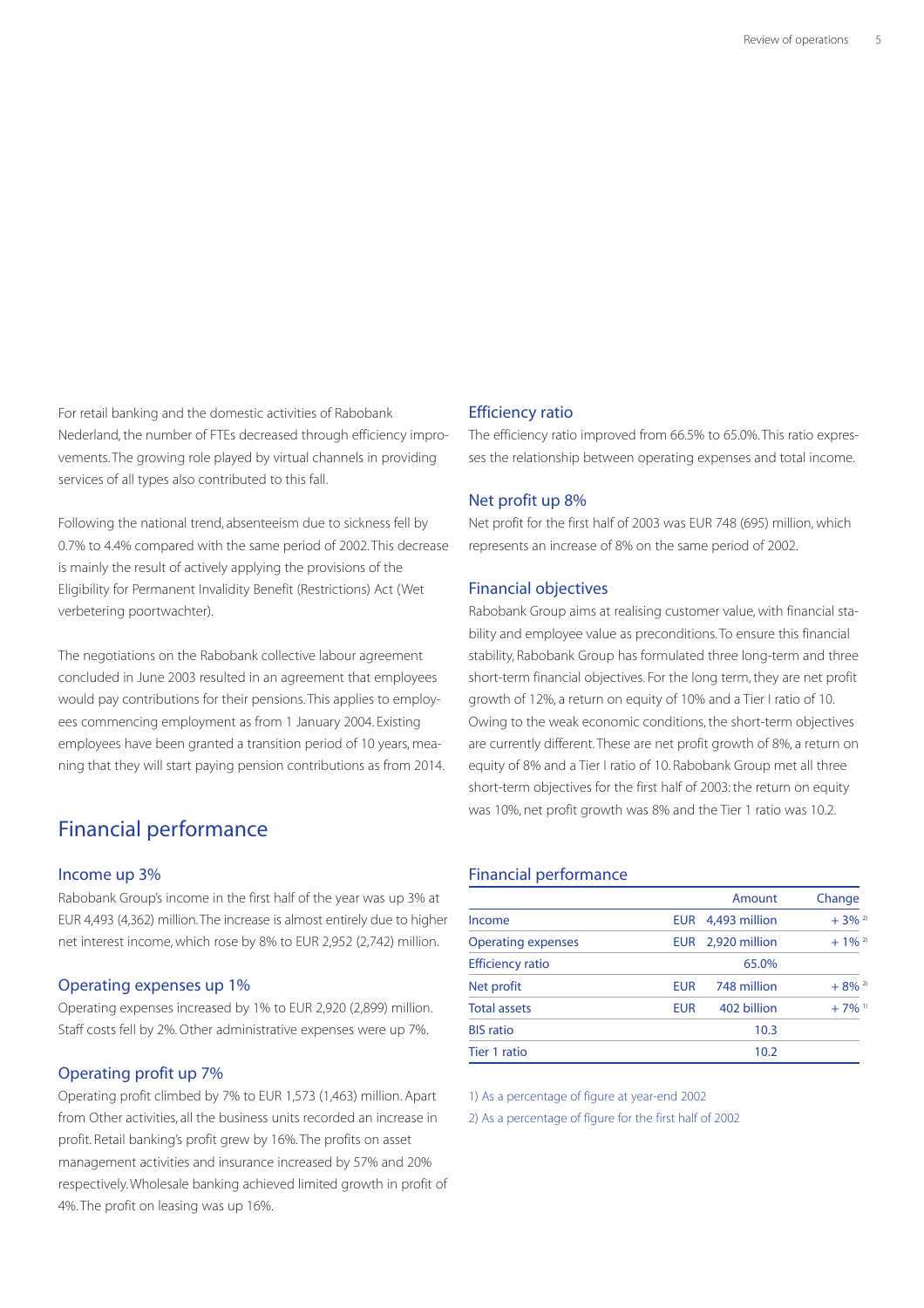# Notes to the balance sheet

Rabobank Group's consolidated balance sheet total grew by EUR 28 billion in the first half of 2003 to EUR 402 billion, an increase of 7%. At 30 June 2003, the Tier I ratio was 10.2 and the BIS ratio 10.3.

Private sector lending increased by 4% during the first six months of the year to EUR 222 billion. Apart from the increase in lending, a significant contributor to the balance sheet growth was the increase in interest-bearing securities. The expansion in these activities was largely financed by an increase in debt securities of EUR 15 billion.

#### Assets

#### Lending

Rabobank Group's loan portfolio increased by 5% in the first six months of 2003 to EUR 237.2 (225.3) billion.The portfolio consists of:

- public sector lending;
- professional securities transactions;
- private sector lending.

Lending to the public sector increased to EUR 2.0 (0.8) billion. Professional securities transactions climbed to EUR 13.5 (12.1) billion.

#### Private sector lending

In the first half of 2003, lending to the private sector rose by 4% to EUR 221.7 (212.3) billion.The growth percentage was under pressure from a weaker US dollar.

The private sector comprises private individuals, the agricultural sector and the trade, industry and services sector. Of the total amount lent, 50% is to private individuals, 35% to the trade, industry and services sector, and 15% to the agricultural sector.

#### Trade, industry and services

At the end of June, the amount lent to corporate clients in the trade and industry and the services sector (TIS) stood at EUR 78.1 (75.8) billion, representing an increase of 3% compared with year-end 2002. Lending by local banks was up 3%. For wholesale banking, lending was unchanged on balance. For the other business units, including leasing, lending grew by 11%.

#### Agricultural sector

Lending to the private sector was virtually unchanged from year-end 2002. Total lending amounted to EUR 33.7 (33.4) billion.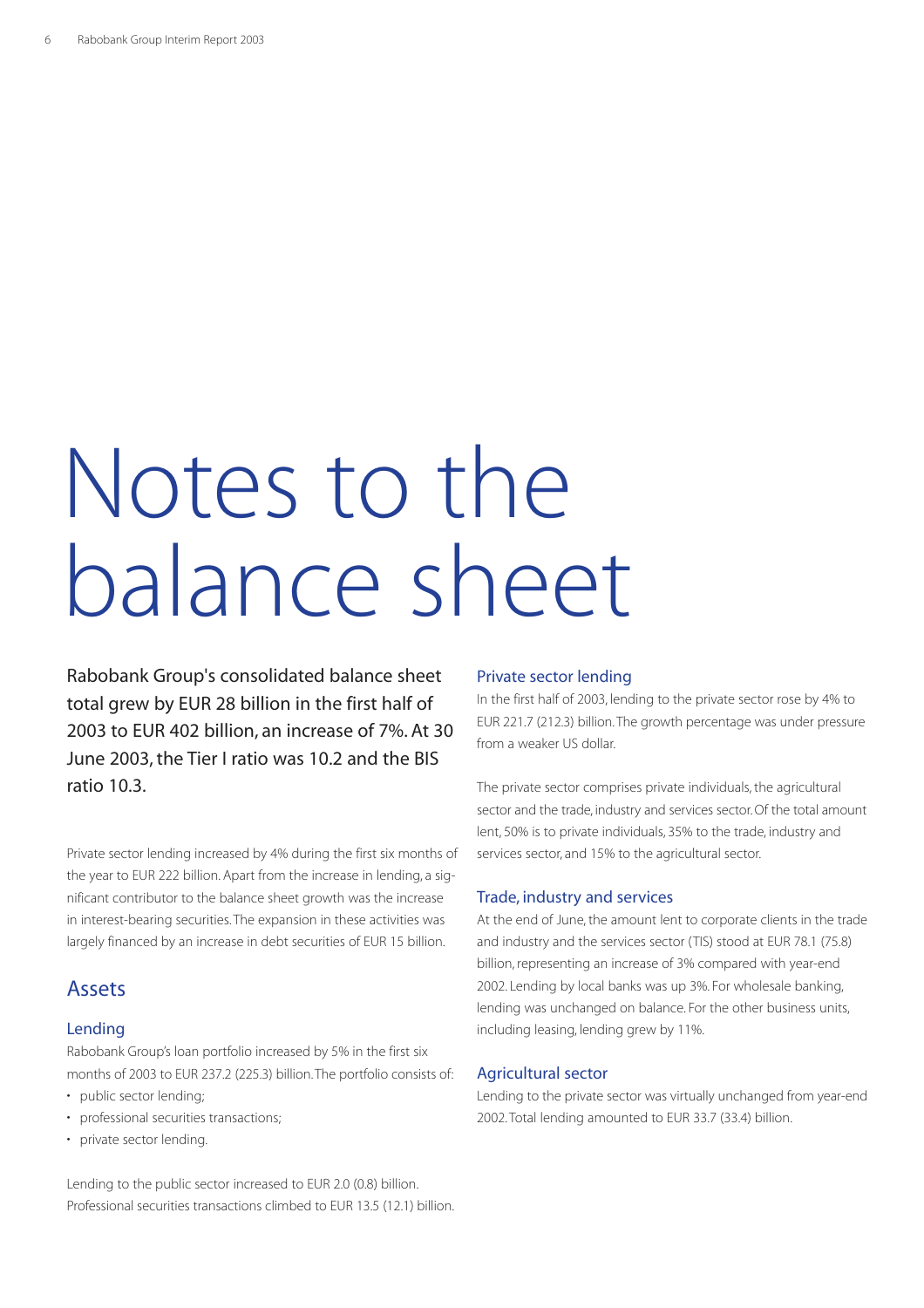#### **Lending by sector**

(in EUR billion)



#### Private individuals

The strongest growth in private sector lending was in the form of loans to private individuals. At 30 June 2003, their net borrowing stood at EUR 109.9 billion. This was EUR 6.9 billion up on year-end 2002, a rise of 7%. Of the total, EUR 106.2 (99.8) billion relates to mortgage loans.

#### Banks

The item banks represents funds lent to credit institutions. Compared with year-end 2002, this item fell by EUR 2.8 billion to EUR 44.5 billion, a drop of 6%. Of the total amount, EUR 30.2 (40.1) billion concerns professional securities transactions.

#### Other assets

At 30 June 2003, Rabobank Group had interest-bearing securities totalling EUR 82.8 (71.3) billion on its balance sheet. EUR 13.6 (11.1) billion was invested in shares and EUR 2.6 (1.8) billion in short-term government paper.

#### Liabilities

#### Funds entrusted

Funds entrusted, comprising savings, professional securities transactions and other funds entrusted, increased by 5% in the first half year to EUR 180.9 (171.6) billion. Professional securities transactions increased to EUR 10.5 (6.0) billion. Other funds entrusted rose to EUR 101.3 (99.3) billion.

#### Savings

Savings rose EUR 2.8 billion in the first half year to EUR 69.1 billion, an increase of 4%. The size of this increase was due to reduced consumer confidence combined with a persistently unfavourable stock market climate. Clients prefer security these days, and are accordingly placing their surplus funds in a savings account.

#### Other liabilities

The item banks was down 1% at EUR 84.9 (85.9) billion. Once again, funds were raised on the capital market. As a result, the item debt securities grew by 24% to EUR 76.5 (61.7) billion. Provisions increased slightly by EUR 0.6 billion in the first six months to EUR 18.9 billion. Of this amount, EUR 16.1 (15.4) billion concerns technical reserves relating to the insurance business of Interpolis.

#### Increase in Group equity

Rabobank Group's reserves increased by EUR 0.6 billion to EUR 15.5 (14.9) billion. Group equity rose by EUR 0.8 billion, totalling EUR 22.0 billion at 30 June 2003. In addition to the bank's reserves, this item consists of subordinated loans, the fund for general banking risks and third-party interests.

#### Off-balance-sheet activities

Off-balance-sheet activities concern, inter alia, guarantees, irrevocable facilities and derivatives. Guarantees issued totalled EUR 7.4 (7.7) billion and irrevocable facilities EUR 28.6 (27.2) billion. The notional amounts of the derivatives outstanding totalled EUR 1,912 (1,700) billion, which corresponds to a net weighted lending amount of EUR 3.2 (3.1) billion.

#### Tier I ratio: 10.2

The Tier I ratio and the BIS ratio are the most commonly used ratios in the financial world to measure solvency. The Tier I ratio expresses the relationship between the core capital and the total risk-adjusted assets. At 30 June 2003, the Tier I ratio stood at 10.2 (10.3), exceeding the long-term target of 10.0. The minimum requirement set by the external supervisors is 4.0. The high solvency ratio is one of the reasons for Rabobank Group's triple A rating from the rating agencies Moody's and Standard & Poor's.

Total risk-adjusted items increased by EUR 9.1 billion to EUR 175.0 billion, largely the result of the rise in lending. The Tier I capital increased by EUR 0.7 billion to EUR 17.8 billion.

#### BIS-ratio: 10.3

The BIS ratio is calculated by dividing the total of Tier I and Tier II capital by the total of risk-adjusted assets. The BIS ratio was 10.3 (10.5), which comfortably exceeds the minimum requirement of 8.0 set by the external supervisors.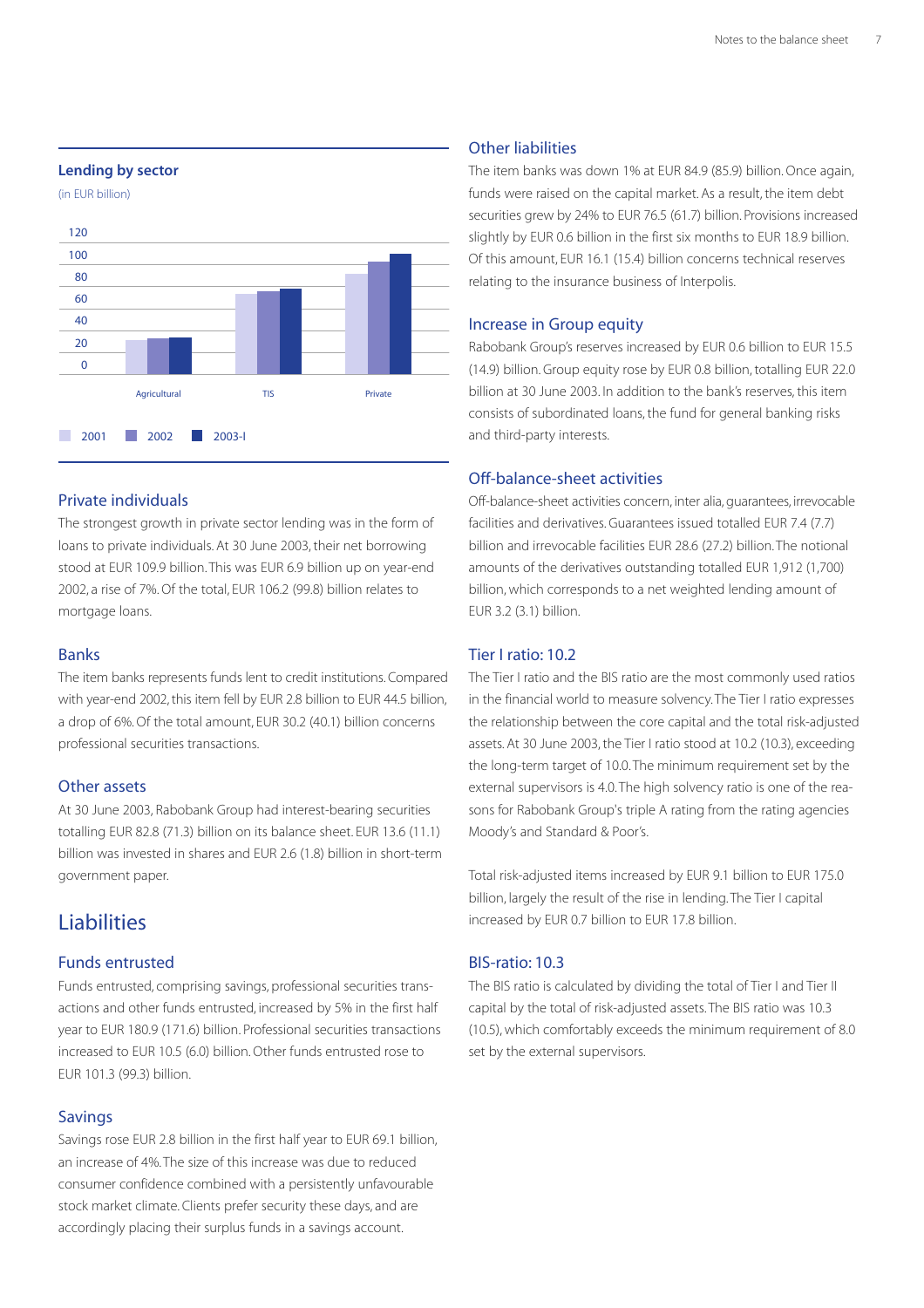# Notes to the profit and loss account

Operating result grew 7% in first half 2003 to EUR 1,573 million. The strict expense policy has been continued successfully in 2003.

#### Income

Total income in the first half of 2003 was up EUR 131 million to EUR 4,493 million, a rise of 3%.

#### Net interest income up 8%

Net interest income increased by EUR 210 million in the first six months of 2003 to EUR 2,952 million.This 8% increase is the result of growth in lending and savings. Moreover, because of the low capital market interest rate, private individuals repaid many mortgage loans early, which produced additional revenue.

#### Commission down 5%

In the first half of 2003, commission was down 5% to EUR 869 million. Commission income from securities and asset management was under pressure owing to the ongoing depression in the stock markets. This was offset to an extent by an increase in commission income from funds transfers and services.

#### Other income

Results on financial transactions stabilised at EUR 69 (70) million.

Income from securities and participating interests decreased EUR 130 million in the first half year to EUR 228 million. The 2002 figures include non-recurring income of EUR 87 million from the sale of International Private Banking activities. Other income was up EUR 98 million to EUR 375 million. Other revenue includes the underwriting results of Interpolis.

#### Expenses

Operating expenses rose 1% in the first half year to EUR 2,920 (2,899) million, an increase of EUR 21 million.

#### Staff costs down 2%

Staff costs fell during the reporting period by 2% to EUR 1,822 (1,859) million. The pay increases under the Collective Labour Agreements were more than offset by a decrease in the size of the workforce and the smaller number of external staff hired in. The Rabobank Group's workforce was 51,238 FTEs at 30 June 2003.

#### Other administrative expenses up 7%

Other administrative expenses rose by 7% to EUR 921 (857) million. Depreciation decreased by EUR 6 million (-3%) to EUR 177 million.

#### Operating result up 7%

The operating result was EUR 1,573 (1,463) million, 7% up on the first half of 2002.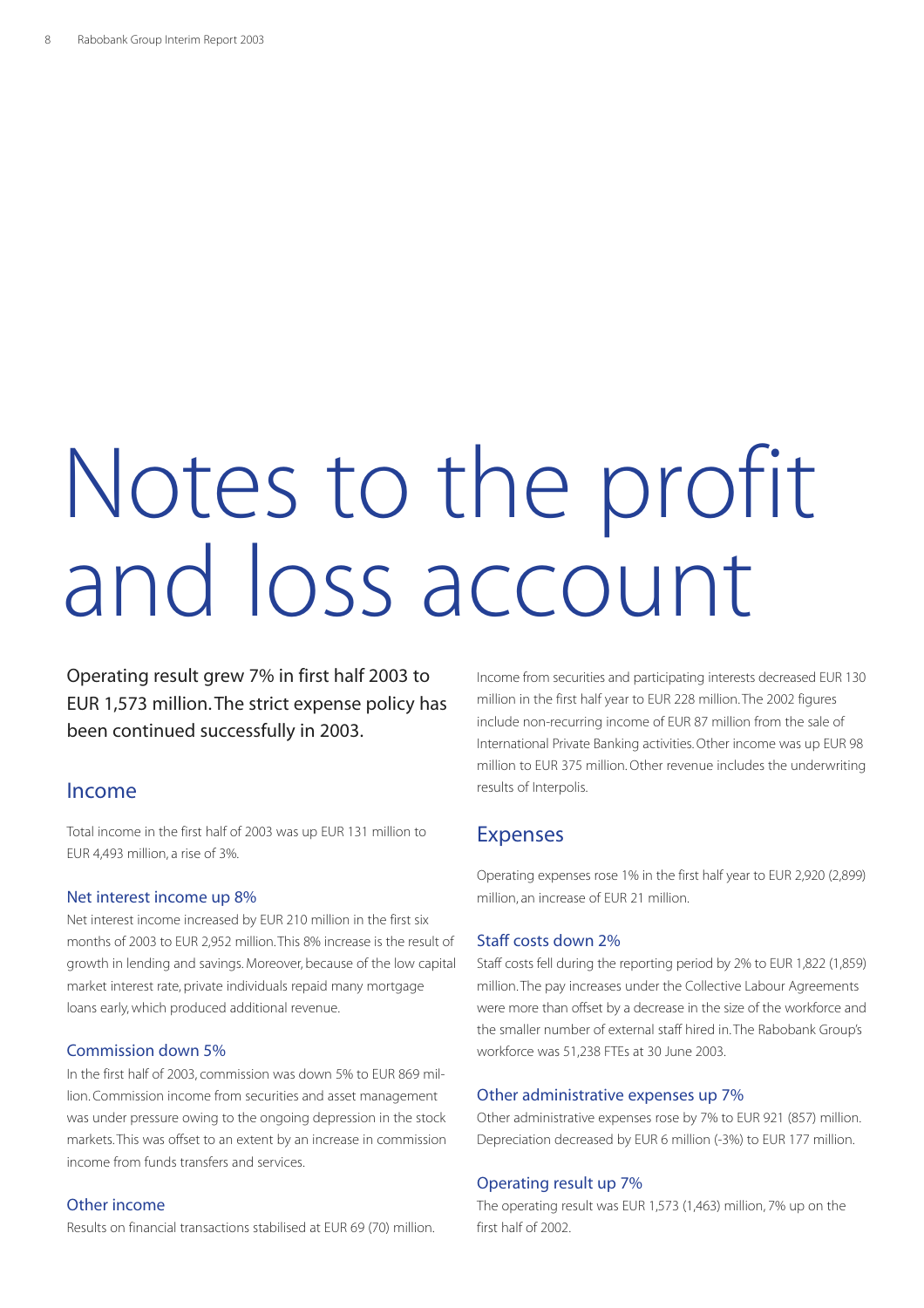#### **Operating result by Group unit**

#### **Retail banking**

Retail banking had an excellent first half year. The operating result increased by EUR 104 million to EUR 749 million, a rise of 16%. Income grew by 4% to EUR 2,384 (2,282) million, while operating expenses at EUR 1,635 (1,637) million were virtually unchanged from last year. The higher income was almost entirely due to higher net interest income. This increased by 8% thanks to the growth in loans and savings, and to the additional income from mortgage refinancing. Despite a greater number of securities orders, commission fell by 8%. This was partly the result of clients increasingly placing orders via less expensive channels, such as the internet. Owing to a drop in the number of FTEs, operating expenses were unchanged from the previous year. The number of FTEs shrank by 1,027 in the first half year to 30,643.

#### **Wholesale banking**

Wholesale banking achieved an operating profit of EUR 555 (532) million, an increase of 4%. Income increased by 2% to EUR 994 (975) million, whereas operating expenses decreased by 1% to EUR 439 (443) million. Rabobank International and Corporate Clients performed well during the first half of the year, with the profit from Corporate Finance and Capital Markets being particularly pleasing. Group Treasury's operating result was down compared with the same period last year, the fall being partly attributable to a cautious risk policy. In addition, the flat interest curve and the marked rise in the euro both had an adverse impact on the result.

#### **Asset management**

The profit from asset management activities grew by 57% to EUR 84 (54) million. Investment conditions remained poor in the first half of 2003. The poor results for the first half 2002 were improved on substantially, thanks in particular to

#### Value adjustments to receivables

This item is used to account for loan losses.These rose in the first half of 2003 by EUR 12 million to EUR 275 million. Given the economic conditions and the size of the loan portfolio, both the increase in this item and its size are relatively small.

#### Value adjustments to financial fixed assets

Value adjustments to financial fixed assets were EUR 69 (27) million. This was due to unrealised price losses on the Interpolis share portfolio and downward value adjustments to temporary other investments. At the end of June, the revaluation reserve amounted to EUR 237 million.

non-recurring profits on co-investing and the profit on financial transactions. Cost savings were also achieved.

#### **Insurance**

The operating result of Interpolis was up 20% to EUR 101 (84) million. The increase is largely attributable to the improved operating result on non-life insurance business.

#### **Leasing**

De Lage Landen increased its operating profit by 16% to EUR 129 (111) million.

#### **Other units**

The combined result of the Group units included under Other fell by EUR 82 million to produce a loss of EUR 45 million. The difference can be fully explained by the gain on the sale of International Private Banking activities in 2002.

#### **Operating result by Group unit**

(in EUR million)



#### Net profit up 8%

The tax burden was 29%. Third-party interests increased by EUR 7 million to EUR 125 million. Net profit was up EUR 53 million to EUR 748 million, a rise of 8%.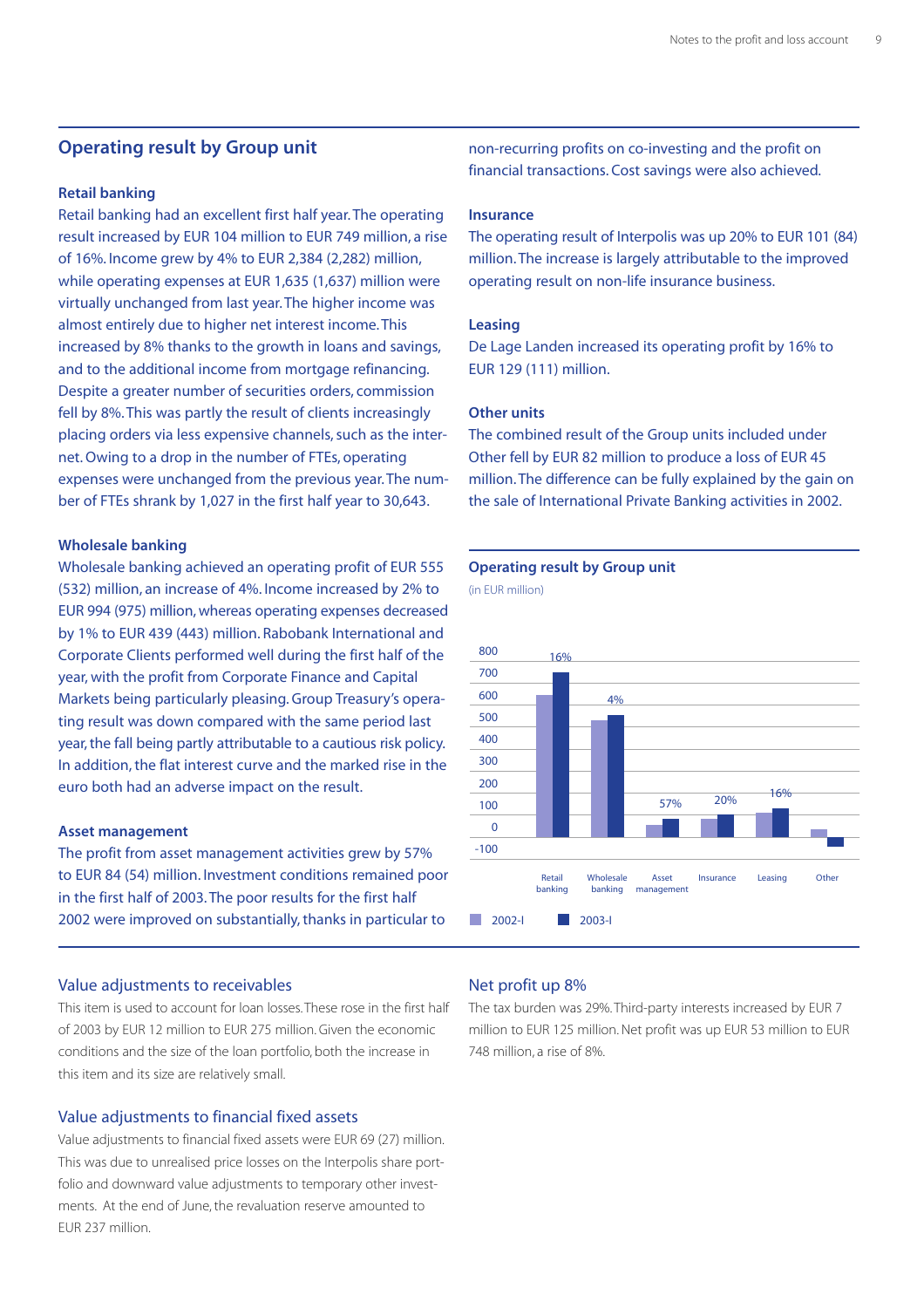### Consolidated balance sheet

| (in EUR millions)                    |         | 30-06-2003 |         | 31-12-2002 |         | 30-06-2002 |
|--------------------------------------|---------|------------|---------|------------|---------|------------|
| <b>Assets</b>                        |         |            |         |            |         |            |
| Cash                                 |         | 6,371      |         | 3,807      |         | 3,140      |
| Short-term government paper          |         | 2,619      |         | 1,813      |         | 6,109      |
| Professional securities transactions | 30,201  |            | 40,053  |            | 44,969  |            |
| Other banks                          | 14,263  |            | 7,176   |            | 8,555   |            |
| <b>Banks</b>                         |         | 44,464     |         | 47,229     |         | 53,524     |
| Public sector lending                | 2,015   |            | 797     |            | 4,912   |            |
| Private sector lending               | 221,688 |            | 212,323 |            | 202,105 |            |
| Professional securities transactions | 13,460  |            | 12,132  |            | 10,095  |            |
| Lending                              |         | 237,163    |         | 225,252    |         | 217,112    |
| Interest-bearing securities          |         | 82,831     |         | 71,320     |         | 70,868     |
| <b>Shares</b>                        |         | 13,642     |         | 11,062     |         | 13,452     |
| <b>Participating interests</b>       |         | 199        |         | 184        |         | 207        |
| Property and equipment               |         | 3,900      |         | 3,870      |         | 3,862      |
| Other assets                         |         | 4,996      |         | 4,519      |         | 4,145      |
| Prepayments and accrued income       |         | 6,182      |         | 5,664      |         | 4,730      |
| <b>Total assets</b>                  |         | 402,367    |         | 374,720    |         | 377,149    |

| <b>Group equity and liabilities</b>       |         |         |        |         |        |         |
|-------------------------------------------|---------|---------|--------|---------|--------|---------|
| Professional securities transactions      | 20,002  |         | 21,808 |         | 26,300 |         |
| Other banks                               | 64,889  |         | 64,078 |         | 57,491 |         |
| <b>Banks</b>                              |         | 84,891  |        | 85,886  |        | 83,791  |
| Savings                                   | 69,104  |         | 66,272 |         | 64,934 |         |
| Professional securities transactions      | 10,487  |         | 6,031  |         | 7,580  |         |
| Other funds entrusted                     | 101,287 |         | 99,329 |         | 93,812 |         |
| <b>Funds entrusted</b>                    |         | 180,878 |        | 171,632 |        | 166,326 |
| <b>Debt securities</b>                    |         | 76,484  |        | 61,739  |        | 67,835  |
| <b>Other liabilities</b>                  |         | 11,826  |        | 7,699   |        | 16,091  |
| Accruals and deferred income              |         | 7,391   |        | 8,218   |        | 6,123   |
| <b>Provisions</b>                         |         | 18,923  |        | 18,338  |        | 18,460  |
|                                           |         | 380,393 |        | 353,512 |        | 358,626 |
| Fund for general banking risks            | 1,679   |         | 1,679  |         | 1,679  |         |
| Subordinated loans                        | 109     |         | 111    |         | 112    |         |
| Reserves                                  | 15,469  |         | 14,911 |         | 13,245 |         |
| Third-party interests                     | 4,717   |         | 4,507  |         | 3,487  |         |
| <b>Group equity</b>                       |         | 21,974  |        | 21,208  |        | 18,523  |
| <b>Total Group equity and liabilities</b> |         | 402,367 |        | 374,720 |        | 377,149 |
| <b>Contingent liabilities</b>             |         | 7,373   |        | 7,655   |        | 8,238   |
| <b>Irrevocable facilities</b>             |         | 28,577  |        | 27,151  |        | 26,652  |

These interim figures are unaudited.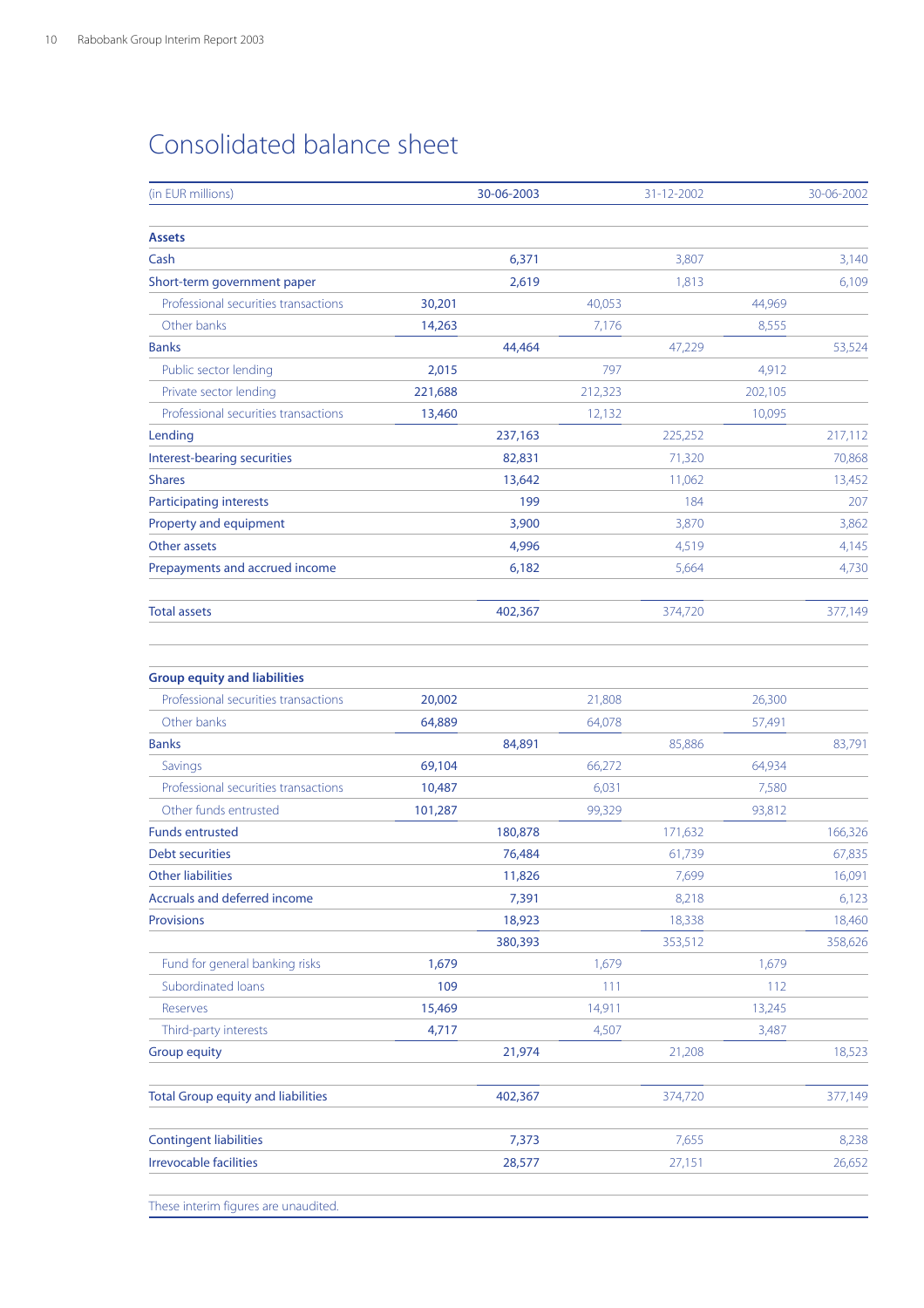### Consolidated profit and loss account

| (in EUR millions)                                  | 1st half-year 2003 | 2nd half-year 2002 | 1st half-year 2002 |
|----------------------------------------------------|--------------------|--------------------|--------------------|
| <b>Income</b>                                      |                    |                    |                    |
| Interest                                           | 2,952              | 2,649              | 2,742              |
| Income from securities and participating interests | 228                | 171                | 358                |
| Commission                                         | 869                | 880                | 915                |
| <b>Results on financial transactions</b>           | 69                 | 215                | 70                 |
| Other income                                       | 375                | 287                | 277                |
| <b>Total income</b>                                | 4,493              | 4,202              | 4,362              |
| <b>Expenses</b>                                    |                    |                    |                    |
| Staff costs                                        | 1,822              | 1,823              | 1,859              |
| Other administrative expenses                      | 921                | 932                | 857                |
| Staff costs and other administrative expenses      | 2,743              | 2,755              | 2,716              |
| Depreciation                                       | 177                | 185                | 183                |
| <b>Operating expenses</b>                          | 2,920              | 2,940              | 2,899              |
| Value adjustments to receivables                   | 275                | 237                | 263                |
| Value adjustments to financial fixed assets        | 69                 | 225                | 27                 |
| <b>Total expenses</b>                              | 3,264              | 3,402              | 3,189              |
| Operating profit before taxation                   | 1,229              | 800                | 1,173              |
| Tax on operating profit                            | 356                | 154                | 360                |
| Operating profit/Group profit after taxation       | 873                | 646                | 813                |
| Third-party interests                              | 125                | 91                 | 118                |
| <b>Net profit</b>                                  | 748                | 555                | 695                |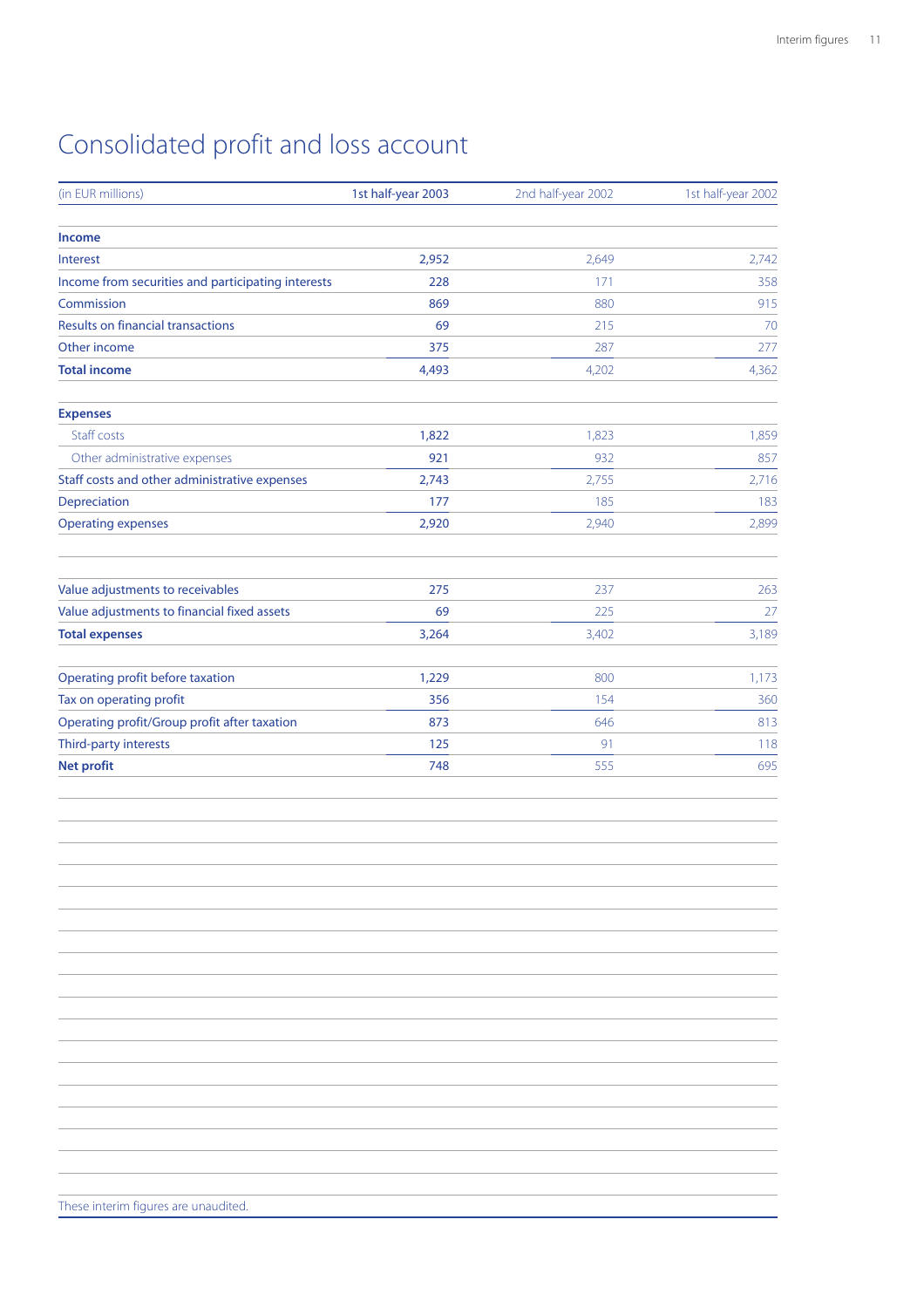### Cash flow statement (for the first half year)

| <b>Cash flow from operating activities</b><br>Operating profit/Group profit after taxation<br>Adjustments for:<br>depreciation<br>value adjustments to receivables<br>value adjustments to financial fixed assets<br>movements in technical reserves relating to the<br>insurance business<br>movements in other provisions<br>movements in accrued and deferred items | 177<br>275<br>69<br>643<br>(58)<br>(1, 345)<br>(806)<br>(12, 813) | 873<br>(239)<br>634 | 183<br>263<br>27<br>466<br>(342)<br>3,573 |                       |
|------------------------------------------------------------------------------------------------------------------------------------------------------------------------------------------------------------------------------------------------------------------------------------------------------------------------------------------------------------------------|-------------------------------------------------------------------|---------------------|-------------------------------------------|-----------------------|
|                                                                                                                                                                                                                                                                                                                                                                        |                                                                   |                     |                                           | 813<br>4,170<br>4,983 |
|                                                                                                                                                                                                                                                                                                                                                                        |                                                                   |                     |                                           |                       |
| Cash flow from business operations<br>Movements in short-term government paper<br>Movements in securities trading portfolio<br>Movements in securitised loans<br>Movements in banks<br>Movements in lending                                                                                                                                                            |                                                                   |                     |                                           |                       |
|                                                                                                                                                                                                                                                                                                                                                                        |                                                                   |                     |                                           |                       |
|                                                                                                                                                                                                                                                                                                                                                                        |                                                                   |                     |                                           |                       |
|                                                                                                                                                                                                                                                                                                                                                                        |                                                                   |                     |                                           |                       |
|                                                                                                                                                                                                                                                                                                                                                                        |                                                                   |                     |                                           |                       |
|                                                                                                                                                                                                                                                                                                                                                                        |                                                                   |                     |                                           |                       |
|                                                                                                                                                                                                                                                                                                                                                                        |                                                                   |                     |                                           |                       |
|                                                                                                                                                                                                                                                                                                                                                                        |                                                                   |                     |                                           |                       |
|                                                                                                                                                                                                                                                                                                                                                                        |                                                                   |                     |                                           |                       |
|                                                                                                                                                                                                                                                                                                                                                                        |                                                                   |                     |                                           |                       |
|                                                                                                                                                                                                                                                                                                                                                                        |                                                                   |                     | (798)                                     |                       |
|                                                                                                                                                                                                                                                                                                                                                                        |                                                                   |                     | 1,845                                     |                       |
|                                                                                                                                                                                                                                                                                                                                                                        | 379                                                               |                     | (30)                                      |                       |
|                                                                                                                                                                                                                                                                                                                                                                        | 1,732                                                             |                     | (10,459)                                  |                       |
|                                                                                                                                                                                                                                                                                                                                                                        | (12, 186)                                                         |                     | (8,761)                                   |                       |
| Movements in funds entrusted                                                                                                                                                                                                                                                                                                                                           | 9,246                                                             |                     | (5,848)                                   |                       |
| Other movements from operating activities                                                                                                                                                                                                                                                                                                                              | 2,703                                                             |                     | 1,655                                     |                       |
|                                                                                                                                                                                                                                                                                                                                                                        |                                                                   | (11, 745)           |                                           | (22, 396)             |
| <b>Cash flow from investing activities</b><br>Investing activities concerning:                                                                                                                                                                                                                                                                                         |                                                                   |                     |                                           |                       |
| investment portfolio                                                                                                                                                                                                                                                                                                                                                   | (716)                                                             |                     | 6,943                                     |                       |
| participating interests                                                                                                                                                                                                                                                                                                                                                | (51)                                                              |                     | 62                                        |                       |
|                                                                                                                                                                                                                                                                                                                                                                        | (207)                                                             |                     | (264)                                     |                       |
|                                                                                                                                                                                                                                                                                                                                                                        |                                                                   | (974)               |                                           | 6,741                 |
| tangible fixed assets                                                                                                                                                                                                                                                                                                                                                  |                                                                   |                     |                                           |                       |
|                                                                                                                                                                                                                                                                                                                                                                        |                                                                   |                     |                                           |                       |
|                                                                                                                                                                                                                                                                                                                                                                        |                                                                   | (2)                 |                                           | 60                    |
| Movements in debt securities                                                                                                                                                                                                                                                                                                                                           |                                                                   | 14,745              |                                           |                       |
|                                                                                                                                                                                                                                                                                                                                                                        |                                                                   |                     |                                           | 9,321                 |
|                                                                                                                                                                                                                                                                                                                                                                        |                                                                   | (133)               |                                           | (95)                  |
| Net cash flow from investing activities<br><b>Cash flow from financing activities</b><br>Movements in subordinated loans<br>Payment on Rabobank Membership Certificates and Trust<br><b>Preferred Securities</b><br>Net cash flow from financing activities                                                                                                            |                                                                   | 14,610              |                                           | 9,286                 |

The cash flow statement provides a summary of the net movements in operating, investing and financing activities. Cash and cash equivalents consist of legal tender and balances available on

demand with central banks.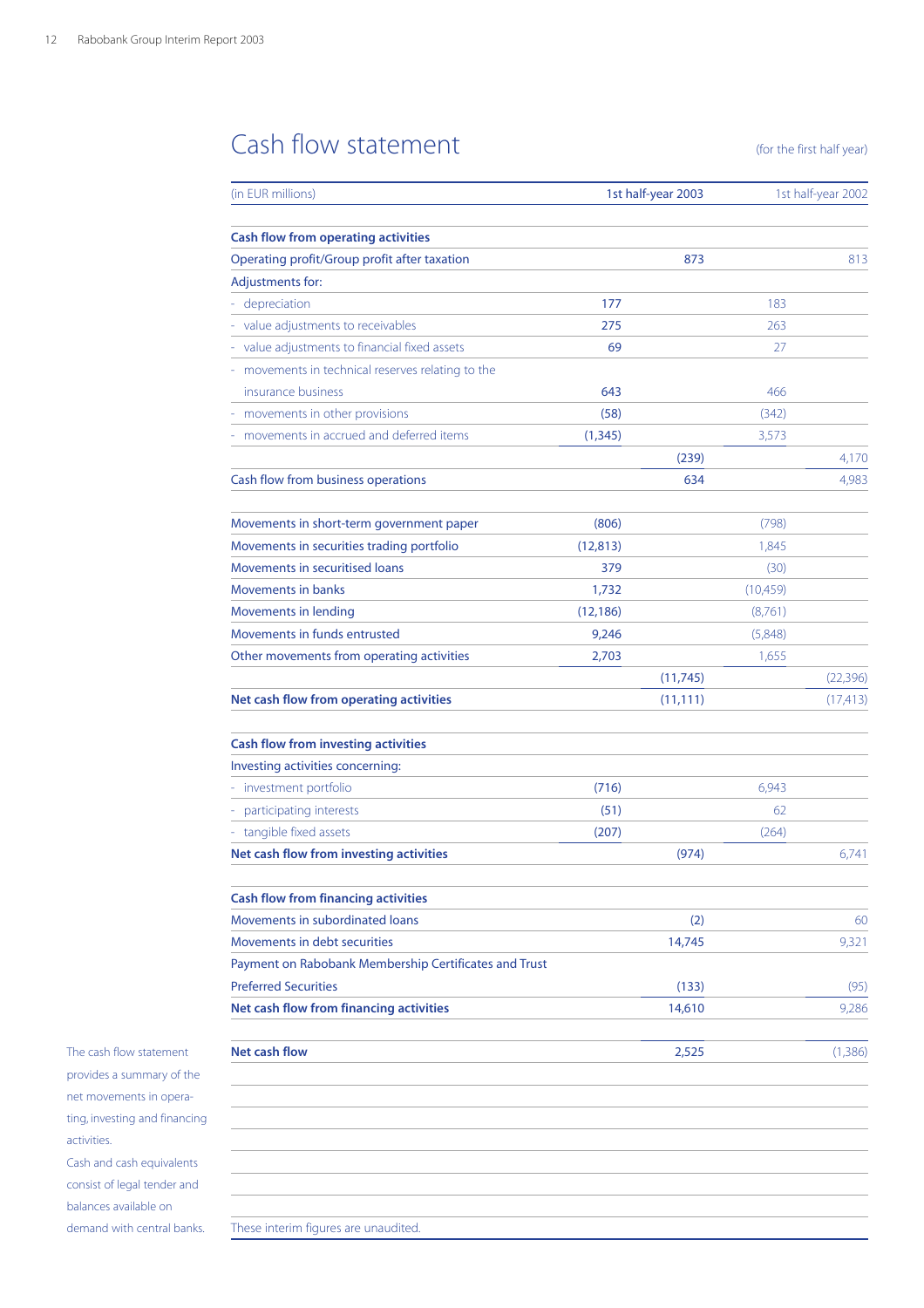#### Accounting policies

The accounting policies are the same as those applied to the financial statements.

Some prior-year figures have been reclassified where necessary for comparative purposes.

#### **Movements in reserves were as follows:**

| (in EUR millions)                                | 1st half-year 2003 | 2nd half-year 2002 | 1st half-year 2002 |
|--------------------------------------------------|--------------------|--------------------|--------------------|
|                                                  |                    |                    |                    |
| Balance at 1 January                             | 14,911             | 13,245             | 13,030             |
| <b>Issue of Rabobank Membership Certificates</b> |                    | 1,575              |                    |
| Profit for the first half year                   | 748                | 555                | 695                |
| Revaluation                                      | 33                 | (136)              | (17)               |
| Goodwill                                         | (107)              | (325)              | (310)              |
| Payment on Rabobank Membership Certificates/     |                    |                    |                    |
| <b>Trust Preferred Securities</b>                | (133)              | (111)              | (95)               |
| Other movements                                  | 17                 | 108                | (58)               |
| Balance at 30 June                               | 15,469             | 14.911             | 13.245             |

#### **Analysis by business unit:**

| Retail  | Wholesale | Asset |                    | Leasing |
|---------|-----------|-------|--------------------|---------|
| banking |           |       | <b>Insurance</b>   |         |
|         |           |       |                    |         |
| 2,384   | 994       | 310   | 447                | 271     |
| 1,635   | 439       | 226   | 346                | 142     |
| 749     | 555       | 84    | 101                | 129     |
|         |           |       |                    |         |
| 2,282   | 975       | 281   | 399                | 251     |
| 1,637   | 443       | 227   | 315                | 140     |
| 645     | 532       | 54    | 84                 | 111     |
|         |           |       | banking management |         |

These interim figures are unaudited.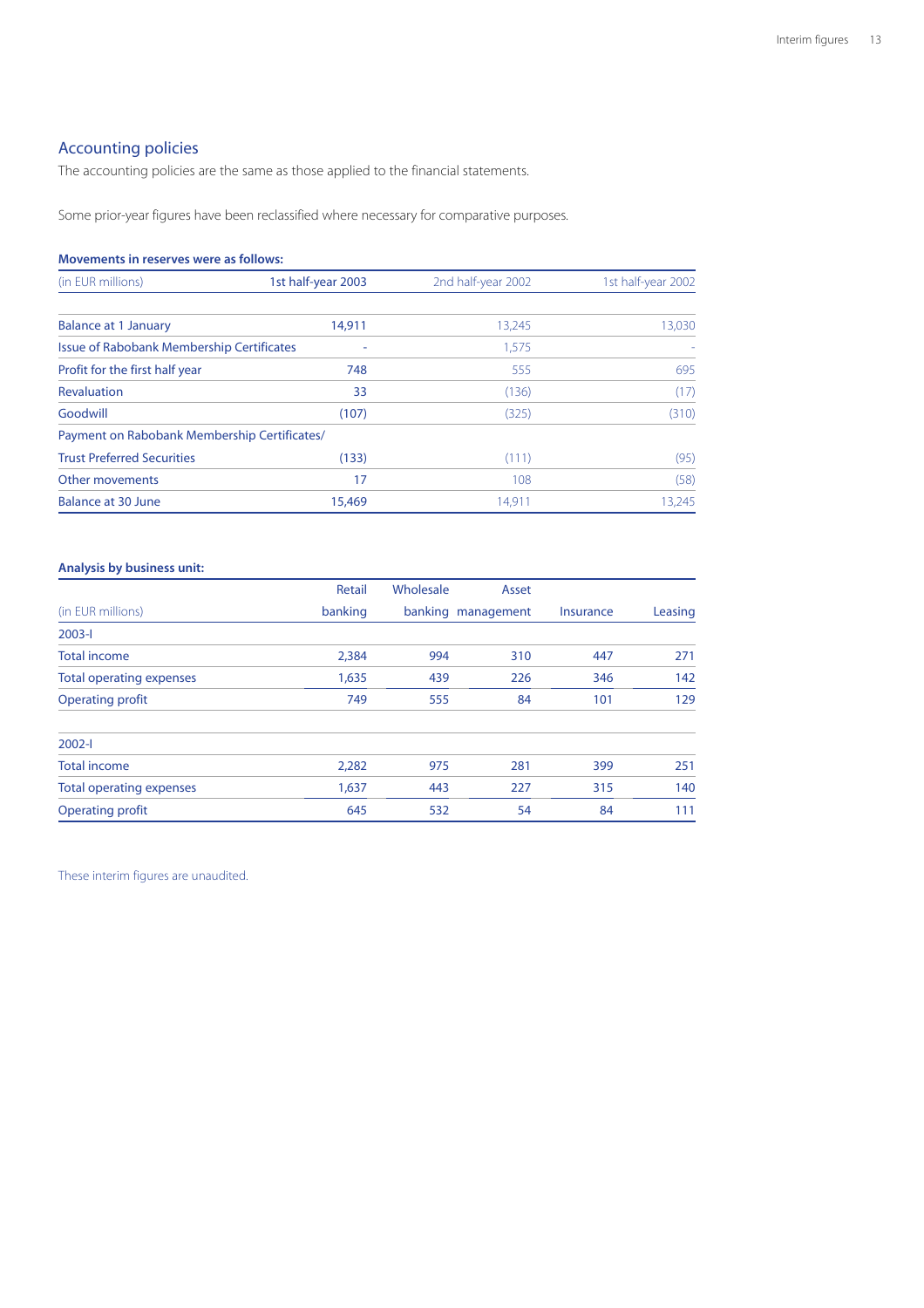# Profile of the Rabobank Group

The Rabobank Group is the largest financial service provider in the Dutch market. It comprises 341 independent local co-operative Rabobanks in the Netherlands, the central Rabobank Nederland organisation and a large number of specialised subsidiaries. The Group has been awarded the highest possible credit rating. The Group's core target is to generate customer value.

The local Rabobanks and their clients form the Rabobank Group's co-operative core business. The banks are members and shareholders of the supra-local co-operative organisation, Rabobank Nederland, which advises the banks and supports their local services. Rabobank Nederland also supervises the collective of local banks on behalf of the Dutch Central Bank (DNB). Rabobank Nederland further acts as an (international) wholesale bank and as bankers' bank to the Group and is the holding company of a large number of subsidiaries.

The Rabobank Group's ambition is to provide its nine million clients, both private and corporate, with all possible financial products and services. To this end, it has a large number of specialised businesses engaged in asset management (Robeco), insurance (Interpolis), leasing (De Lage Landen), private banking (Schretlen & Co), stockbroking (Effectenbank Stroeve), equity participations (Gilde) and corporate and investment banking (Corporate Clients, Rabobank International and its subsidiary Rabo Securities). These subsidiaries provide financial advice and products to the local Rabobanks and their clients, and also serve their own clients directly, in the Netherlands and elsewhere.

#### Competence centres

The Rabobank Group is a network of competence centres working closely together. This networked expertise allows the Group to respond actively to the growing demand from business and private

clients for an integrated package of financial products and services. The Group thus combines the best of two worlds: the local involvement and personal service of the local Rabobanks and the expertise and scale benefits of a large organisation.

#### Strong market position

The Rabobank Group serves more than half of the Dutch population and Dutch businesses. In the Dutch market, therefore, Rabobank is the market leader in virtually all financial services: mortgage loans (25%), private savings (38%), small and medium-sized enterprises (39%) and the agricultural sector (83%). Its share of the corporate market has been strengthened considerably.

#### Triple A

The Rabobank Group has the highest credit rating (Triple A) awarded by the well-known international rating agencies Moody's and Standard & Poor's.

#### International network

To serve its clients in the international market, the Rabobank Group has 194 branches in 34 countries outside the Netherlands.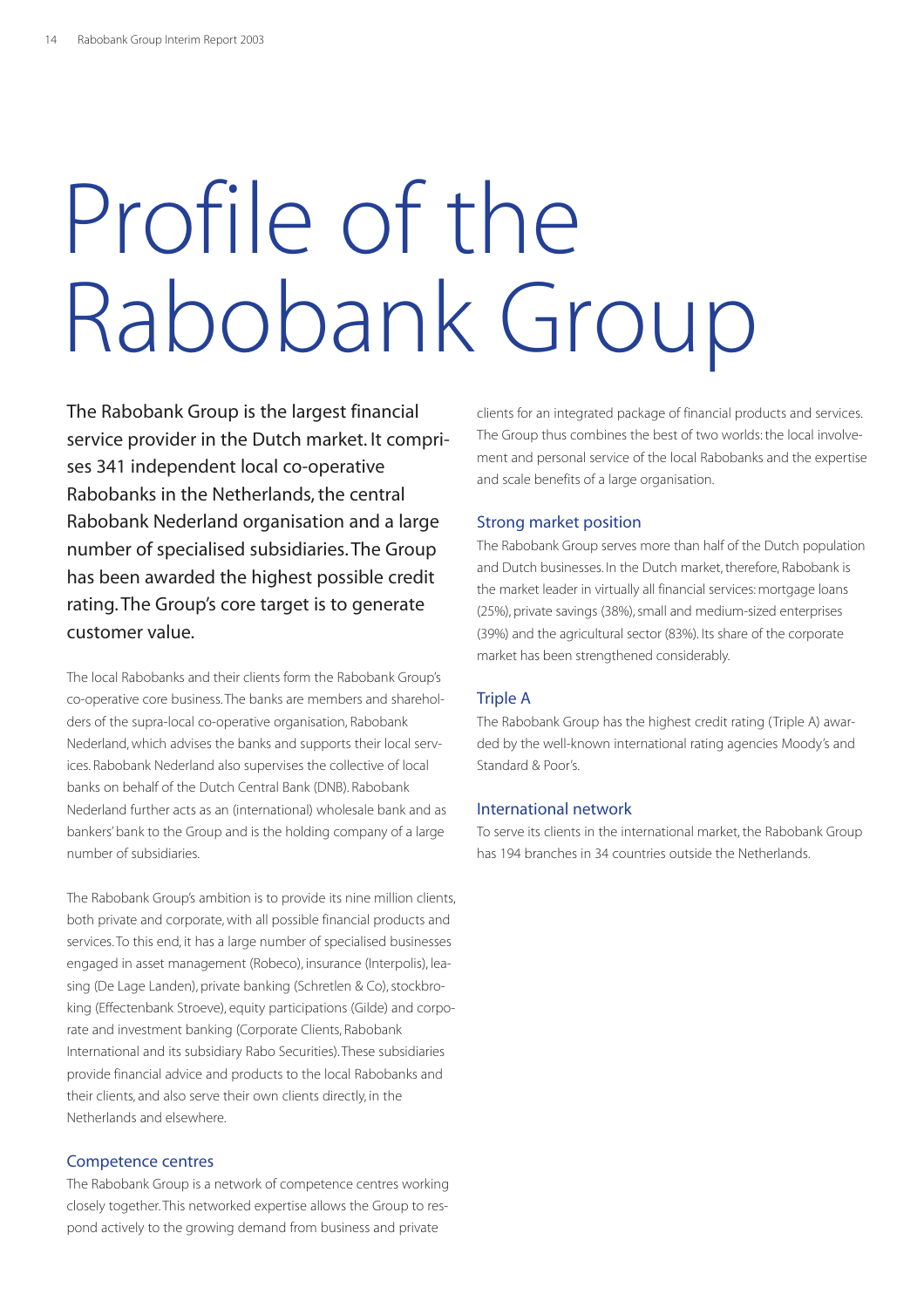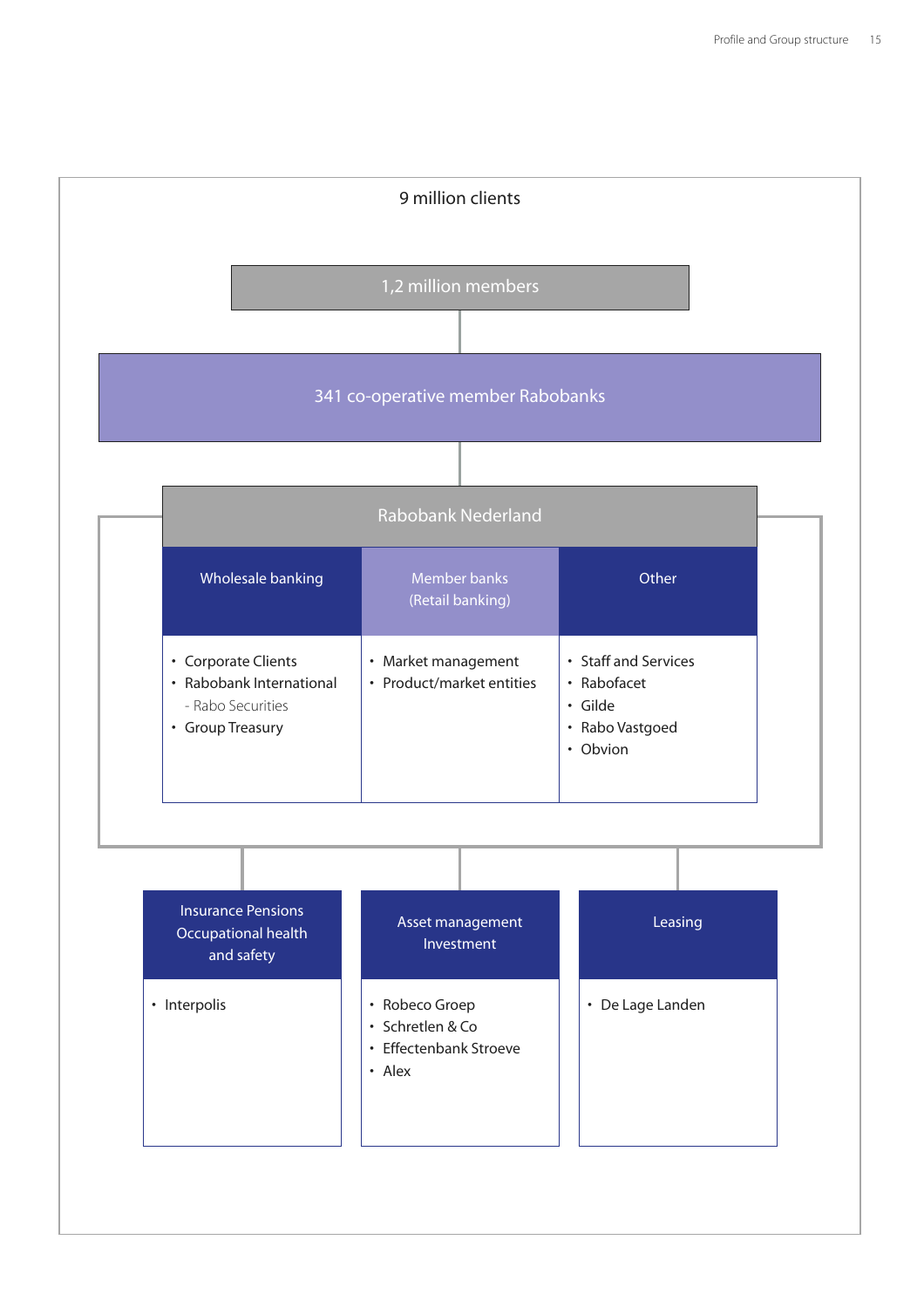### Colophon

#### Published by

Rabobank Nederland Communications

#### Art direction and design

Borghouts Design, Haarlem

Photographs Frank Tielemans, Eindhoven

#### Production co-ordination

GPR CommunicatieManagement, Eindhoven

#### Prepress

PlantijnCasparie, Eindhoven

#### **Printers**

PlantijnCasparie, Eindhoven

#### Materials used

This report was printed using environmentally friendly materials. Mineral oil-free Reflecta ECO ink was used on 250 gram and 135 gram PhoeniXmotion Xantur paper.

#### Annual Reports

Rabobank Group publishes the following Annual Reports:

- Annual Report 2002 (in Dutch and in English)
- 2002 Financial Statements and other information (in Dutch and in English)
- Annual Responsibility and Sustainability Report 2002 (summary) (in Dutch and in English)
- Interim Report 2003 (in Dutch and in English)

For copies of these reports please contact Rabobank Nederland, Communications. Croeselaan 18, 3521 CB Utrecht P.O. Box 17100, 3500 HG Utrecht Telephone +31 (0)30 - 216 27 58 Fax +31 (0)30 - 216 19 16 E-mail rabocomm@rn.rabobank.nl



All Annual Reports are also available on the<br> **@** Internet: www.rabobankgroep.nl/reports or<br>
www.rabobank.com Internet: www.rabobankgroep.nl/reports or www.rabobank.com